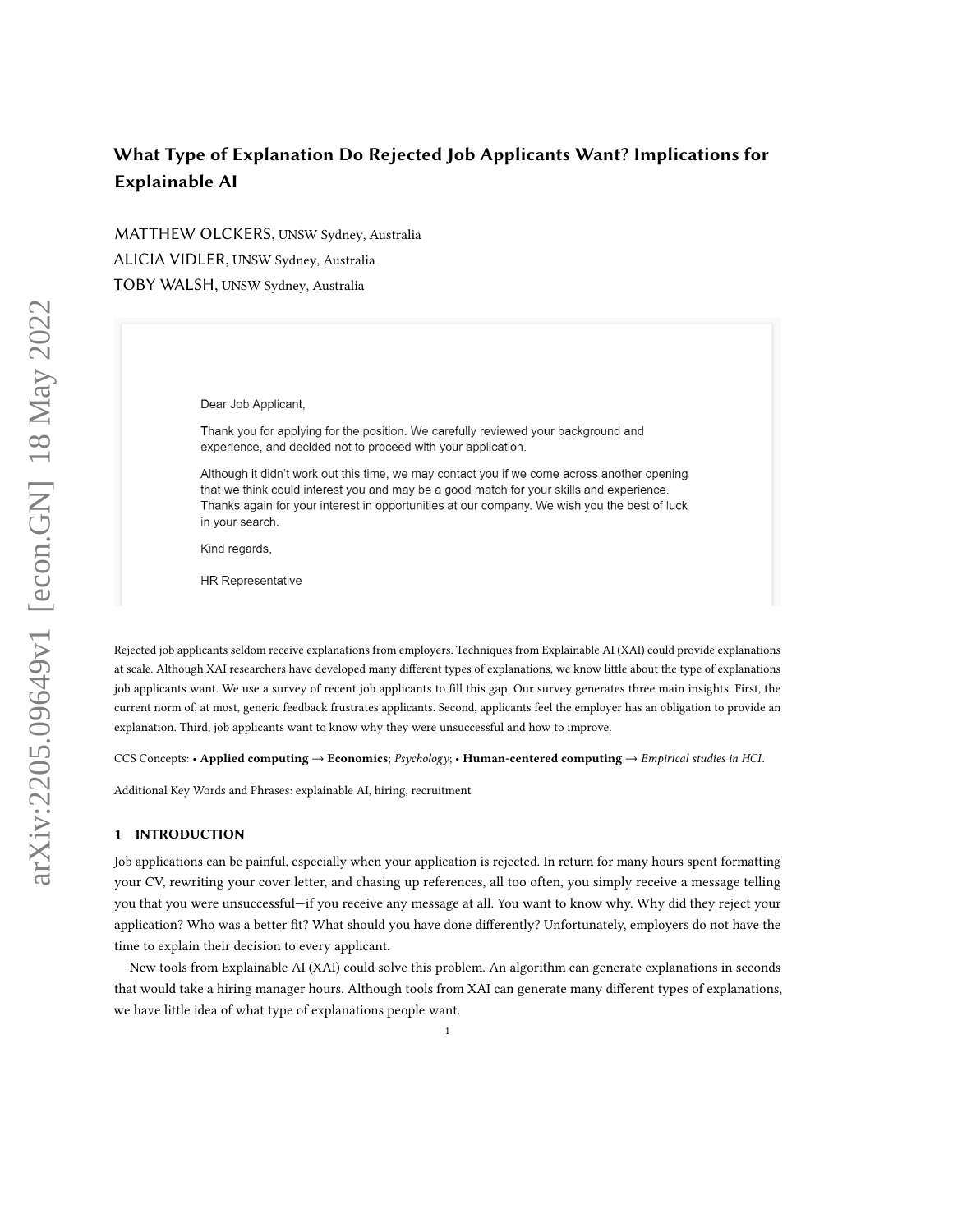In this paper, we use a survey of recent job applicants to discover what types of explanations applicants want. The survey provides the following insights:

- The current norm of, at most, generic feedback frustrates applicants and 4 in 10 applicants state they would not apply to the same employer again if they did not receive an explanation.
- In exchange for the effort of preparing a job application, applicants expect the employer to provide a personalized explanation.
- Job applicants want personalized feedback that explains what they should have done differently to get the job. They are also interested in the characteristics of the successful applicants and the main factors the employer used to distinguish between applicants.

Researchers have developed many techniques to explain AI decisions [\[1,](#page-8-0) [7,](#page-8-1) [18\]](#page-9-0), and yet the existing literature provides little information about the kinds of explanations end-users want. We can draw insights from social science research on how people present explanations to each other [\[10,](#page-8-2) [11,](#page-8-3) [16\]](#page-8-4), but these general insights may not provide a complete description of the ideal explanation in a specific context. Rather than taking a general approach, we study the specific context of rejected job applications.

We study this specific context because providing explanations to rejected job applicants is an ideal application for XAI. Since a single position often receives hundreds of applicants, hiring managers do not have the time to provide personalized explanations to each applicant. Techniques from XAI allow for personalized explanations at scale. Computer systems and AI are used in many parts of the job hiring process [\[2\]](#page-8-5) so adding automatically generated explanations should be straightforward. If employers use AI to make an automated hiring decision, such as screening CVs, applicants may have a legal right to an explanation.<sup>[1](#page-1-0)</sup>

Despite the potential for XAI to provide explanations to rejected job applicants, existing research provides little guidance on the types of explanations applicants want.<sup>[2](#page-1-1)</sup> The most relevant insights stem from studies in organizational and personnel psychology. Most of these studies focus on the applicants' perceptions of fairness. For example, providing information about the successful applicant and sharing when the position was withdrawn improved applicants' perception of fairness [\[6\]](#page-8-6). Providing test scores relative to the successful applicants also improved perceptions of fairness but damaged rejected applicants' perceptions of themselves [\[12,](#page-8-7) [14\]](#page-8-8). These studies use tweaks in rejection letters to study the impact on applicants' reactions. Rather than using an experiment, we survey recent job applicants to discover what they would like a rejection letter to contain.

To our knowledge, our survey respondents' desire for personalized explanations has not been documented in previous studies. The survey responses show that applicants want to know why they were unsuccessful and what they can do to improve. Applicants also want to know about the characteristics of the successful applicants and the main factors employers use to make decisions, but this information received less emphasis in the open-ended responses.

We also document that applicants may be discouraged from applying for another role at the same employer if the employer does not explain a rejection decision. Earlier research has documented similar behavior [\[17\]](#page-9-1). Rapid feedback increases the likelihood of future applications [\[5\]](#page-8-9) and female applicants are less likely to apply again after being rejected [\[4\]](#page-8-10).

Our most surprising finding is that despite the respondent's strong desire to receive explanations, 44 percent of respondents would not be willing to pay to receive an explanation. Open-ended responses show that respondents feel

<span id="page-1-0"></span><sup>&</sup>lt;sup>1</sup>The European Union's General Data Protection Regulation makes provision for a right to an explanation [\[15\]](#page-8-11).

<span id="page-1-1"></span> $^2$ For example, a recent field experiment studies the timing of and the salutations used in rejection letters but does not delve into the content [\[5\]](#page-8-9).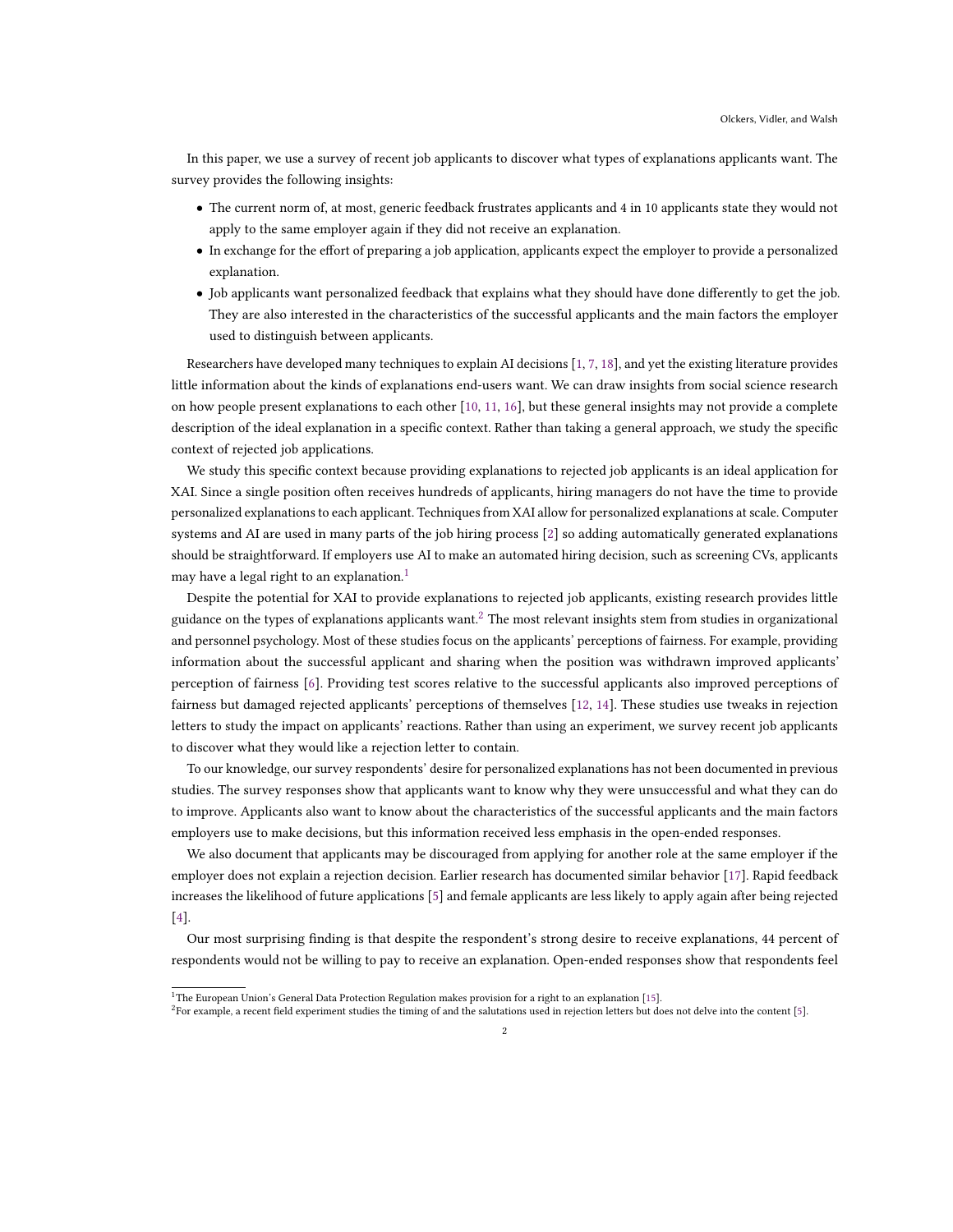the employer has an obligation to provide an explanation.<sup>[3](#page-2-0)</sup> Paying for an explanation to a rejected job application may be an example of a repugnant transaction [\[9,](#page-8-12) [13\]](#page-8-13). Just the idea of attaching a monetary value to an explanation causes disgust.

In summary, our paper makes three main contributions. First, given that job rejections is a natural application of XAI, we ask job applicants directly about what they would like an explanation to contain. The survey respondents placed a strong emphasis on personalized explanations to explain why they were unsuccessful and how to improve. Second, we document a strong desire to receive explanations and a belief that employers have an obligation to provide explanations. Third, we provide evidence that paying for an explanation is a repugnant transaction.

# 2 SURVEY

#### 2.1 Sample

We partnered with FlexCareers, an established Australian online job platform, to distribute the survey. As the name suggests, FlexCareers was founded to champion flexible job opportunities. The platform connects over 180 thousand job candidates to hundreds of employers. Besides job matching, FlexCareers consults employers on flexible work practices.

Of the 40 thousand monthly visitors to the FlexCareers platform, 68 percent are female and 62 percent are between 25 and 45 years of age. Of FlexCareers' Facebook followers, 93 percent are female, and 86 percent have a tertiary qualification.<sup>[4](#page-2-1)</sup> Employers who use the FlexCareers platform include large Australian banking, consulting, engineering, and utility companies.

FlexCareers emailed an invitation to complete our survey to their members who had applied for a job through the FlexCareers platform in the past year. Of the nearly 13 thousand people who were sent the email, 141 completed our survey. The response rate may be low because we did not provide any reward to complete the survey.

To ensure the survey responses were anonymous, the only demographic information we collected was the employment status and years of work experience for each respondent. Of the 141 respondents, 40 percent indicated they were unemployed. The high number of unemployed people in our sample likely stems from our decision to only email FlexCareers members who had applied for a job through the FlexCareers platform in the past year. Close to half of the sample has more than 20 years of work experience.

The lack of detailed demographic information prevents us from determining if our sample is representative of the population of Australian job seekers. We preferred to use a short and anonymous survey to take the first step in understanding what kind of explanations job applicants want. The similarity of responses suggests we have discovered some key themes that may hold more generally. However, we caution researchers from extrapolating the results to different contexts.

#### 2.2 Questions

Our anonymous survey contained a mix of multiple choice and free text questions. See the appendix for the full list of survey questions. The median respondent took approximately 5 minutes to complete the survey. The Qualtrics survey design and the data are available on [Research Box,](https://researchbox.org/) a secure data repository that allows for easy replication of our analysis.

<span id="page-2-1"></span><span id="page-2-0"></span> $3A$  similar result was found with job applicants in the United States [\[19\]](#page-9-2). Applicants who failed to receive a rejection notification were more likely to report that the employer has failed to meet their obligation. 4 Statistics reported by FlexCareers in December 2021.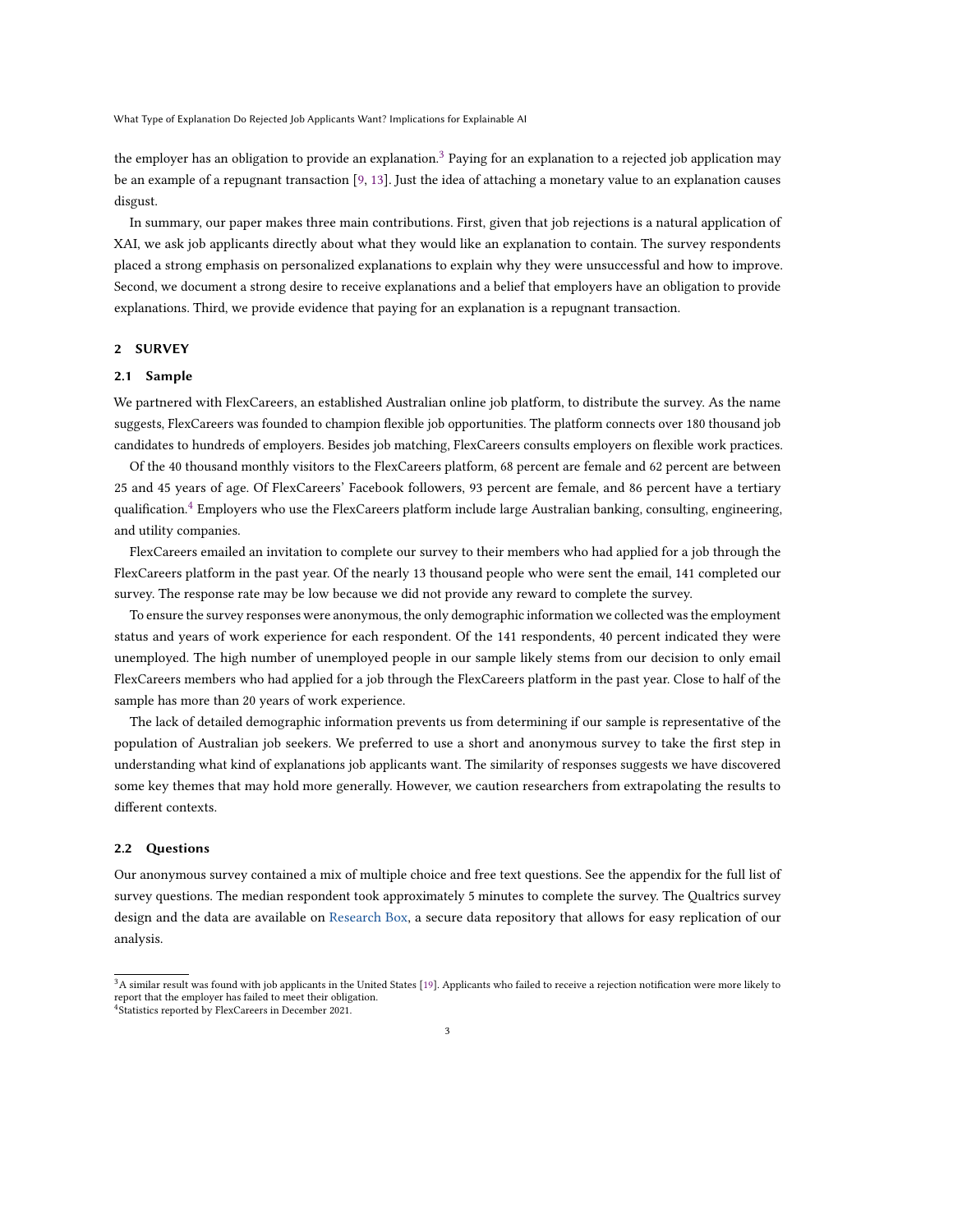# 3 INSIGHTS

# 3.1 Frustration with current practices

Our first insight is that the current practice of either no feedback or a generic response causes frustration and disappointment for job applicants. These strong negative emotions can impact employers by reducing the future applicant pool and damaging perceptions of the employer's brand.

Lack of response causes frustration and disappointment. Employers rarely provide feedback to rejected applicants and the feedback that is provided is often generic. Only 29 percent of the survey respondents said the employer explained why their application was unsuccessful.

For the remaining 71 percent of respondents who did not receive any explanation, we asked "How did you feel when you did not receive an explanation for an unsuccessful job application?". Most respondents expressed strong negative feelings, particularly frustration and disappointment. Only 14 of the 74 responses can be categorized as neutral or indifferent.<sup>[5](#page-3-0)</sup> Of the 60 respondents who expressed negative feelings, 13 used the word "frustrated" or "frustrating", and 9 used the word "disappointed" or "disappointing". Examples of the responses expressing negative feelings are shown below.

"Inadequate and confused, many of the positions I was very much experienced enough for, even after an interview there was no explanation other than a stock standard rejection email."

"Discarded. Treated like number."

"Frustrated that generic answers are given even if you do get a response, completely useless, no tailored communication"

"Crushed. Doubted my competence and value"

"Frustrated. It happens so often that you feel like employers don't even care, you're just a number."

"Extremely sad."

"Depressed, unsure of reasons, uncertainty with quality of CV and skills or experience."

"Disappointed and useless."

"I usually feel dumbfounded whenever I do not get an explanation despite emailing the interviewers after getting a job rejection."

Similar to the frustration of receiving no explanation, the following response highlights the frustration from receiving generic explanations.

"One of the worst things is an answer where you can tell that no thought has been given. It is disrespectful and indicates that the person responding either cares little about your opinion or thinks that you are somehow inferior to them. Instead of telling me that other candidates are a better fit, tell me why they are a better fit and let me know what I could have done better to meet the brief."

Generic explanations are not a new phenomenon. Rejection letters written nearly 40 years ago provided the same types of vague explanations that frustrate job applicants today [\[8\]](#page-8-14).

<span id="page-3-0"></span> $^5$ For example, one respondent answered: "Business as usual, I did not expect to receive an explanation other than 'Other applicants were more suitable..' or equivalent".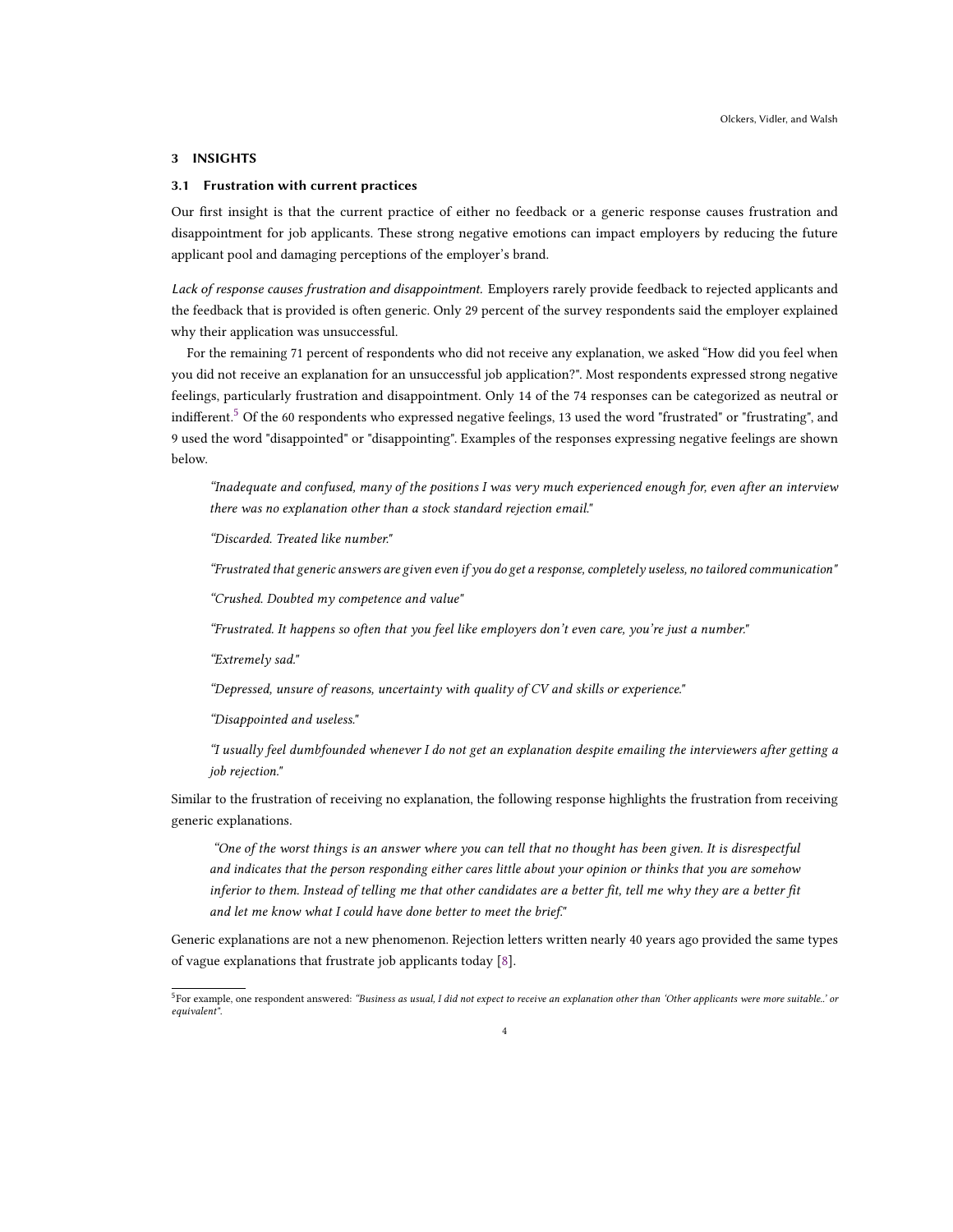Impact of negative feelings on employers. If employers ignore rejected applicants, most of the rejected applicants feel frustration, disappointment, and other negative emotions. How do these negative feelings impact employers? The survey responses highlight two channels. First, rejected applicants are discouraged from applying for other positions at the same employer. Second, the negative feelings damage perceptions of the employer's brand.

We asked respondents "If you did not receive an explanation from an unsuccessful job application, would you be willing to apply for another position at the same employer?". Just over 40 percent of respondents said no. Even though the current norm is to receive little or no explanation after a rejected application, employers who follow this norm may shrink their pool of future job applicants.

Ignoring rejected applicants can impact the employer's brand. In response to our question "How did you feel when you did not receive an explanation for an unsuccessful job application?", one respondent shared:

"Frustrated. Did not reflect well on the brand of that company."

At the end of our survey, we asked for final thoughts from the respondents. One of the respondents added:

"My perception of the organizations' brands was significantly impacted by the impersonal template rejection emails from 'do not reply' email addresses."

To the extent that rejected applicants also serve as customers for the employers, the lack of explanation may push these customers to competitors.

### 3.2 Applicants want personalized explanations

The frustration with current practices raises the question: what do rejected job applicants want? Our survey responses indicate job applicants want personalized explanations. Job applicants want to know what they should have done differently to get the job and how to improve their profile.

We first asked our respondents the following open-ended question: "Suppose an employer agreed to explain why your job application was unsuccessful. What information would you like the explanation to contain?". Most job applicants want to know why they were unsuccessful and how they can improve. Of the 130 respondents who answered the question, 53 percent wanted to know why they were unsuccessful and 27 percent asked for information on how to improve. Only 12 percent wanted to know information about other applicants—of which several wanted to know if the employer hired an internal candidate.

For the respondents who wanted to know how they could improve, some asked for isolated feedback on the interview or the presentation of their CV while others asked for more general information on skills and qualifications. Here are examples of these two types of responses:

"Was the resume good enough for them to look at the application? Cover letter - did they look at it? If so, where did they think that it needed improvement? Were the skills as per what they were looking for? What set out applications that were successful to mine? If given a chance, would they reconsider my application if I made changes and addressed the above points?"

"How to improve in the future, qualifications and training needed."

One surprisingly common response was a demand for "the truth". In addition to five responses that specifically asked for "the truth", a further eight responses asked for honesty or the "real reason". Below are the five responses that mentioned the word "truth":

"Truth."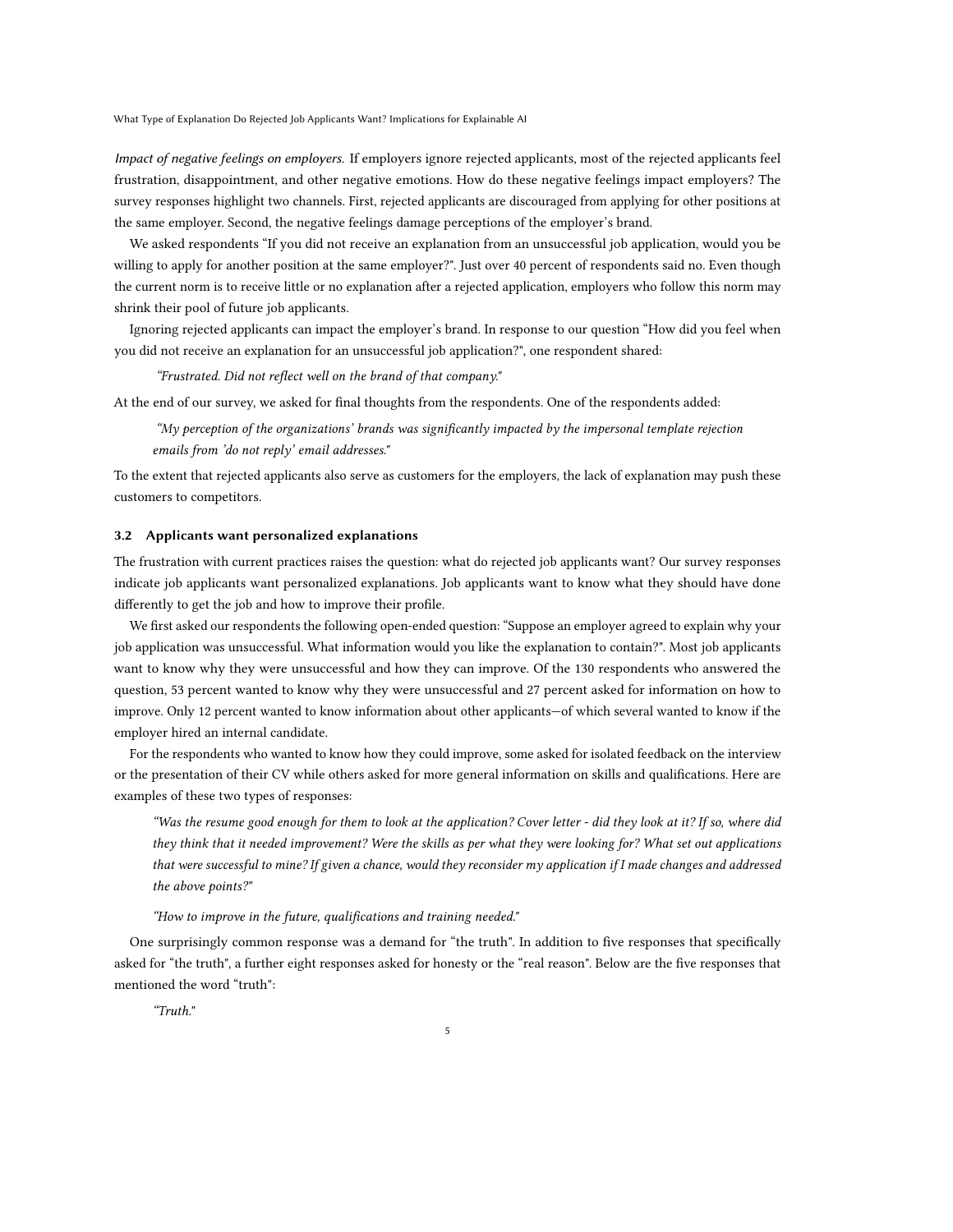# "The truth."

"Truthful explanation, and not using cliche terms."

"The truth. No need for politically correct well-designed marketing stuff. Let's say if the reason was the too high salary expectation, then say that. Similar with the age: don't answer: overqualified."

"The truth. Why you didn't get the role, what set me apart from the others, where I could improve, if at all."

The demand for the truth suggests that rejected job applicants feel they have information hidden from them. One respondent suggested that "due to anti-discrimination laws [they] would expect generic excuses". Perhaps, a more plausible reason is that it is easier for the employer to send out generic information that does not reveal the true reason for the rejection. The true reason may be unique to each applicant or the employer may prefer to keep the true reason secret, such as the position was withdrawn or was earmarked for an internal candidate.

After asking the respondents an open-ended question on the information they would like an explanation to contain, we asked respondents to rate the importance of different types of content, listed below. We randomized the order in which each respondent was asked to rate each type of content.

- Characteristics of the successful applicants (such as education level, years of experience, and main skills)
- How your profile would need to change to improve your chances.
- The main factors the employer used to distinguish between applicants.
- Gender of the successful applicant.
- Confirmation that the position was filled.
- Your ranking and the total number of applicants.
- Number of applicants who continued to the next round.

Figure [1](#page-6-0) shows the ratings. Respondents gave strong weight to three types of content: how to improve, the main factors the employer used to distinguish between applicants, and characteristics of successful applicants. Each of these types of content can be implemented by techniques from XAI. Counterfactual explanations can guide job applicants on how to improve, feature importance can identify the main factors the employer used to distinguish between applications, and summary statistics can describe the characteristics of successful applicants.

In addition, we asked each respondent to pick which content type from the list above they would prefer their explanation to contain if their explanation could only contain one type of content. Respondents' choices followed the pattern in the importance ratings. Of the 133 respondents who answered this question, 39 percent chose "how your profile would need to change to improve your chances", 26 percent chose "the main factors the employer used to distinguish between applicants", and 24 percent chose "characteristics of the successful applicants". None of the respondents chose the gender of the successful applicant. The remaining 11 percent of respondents picked the other content types.

6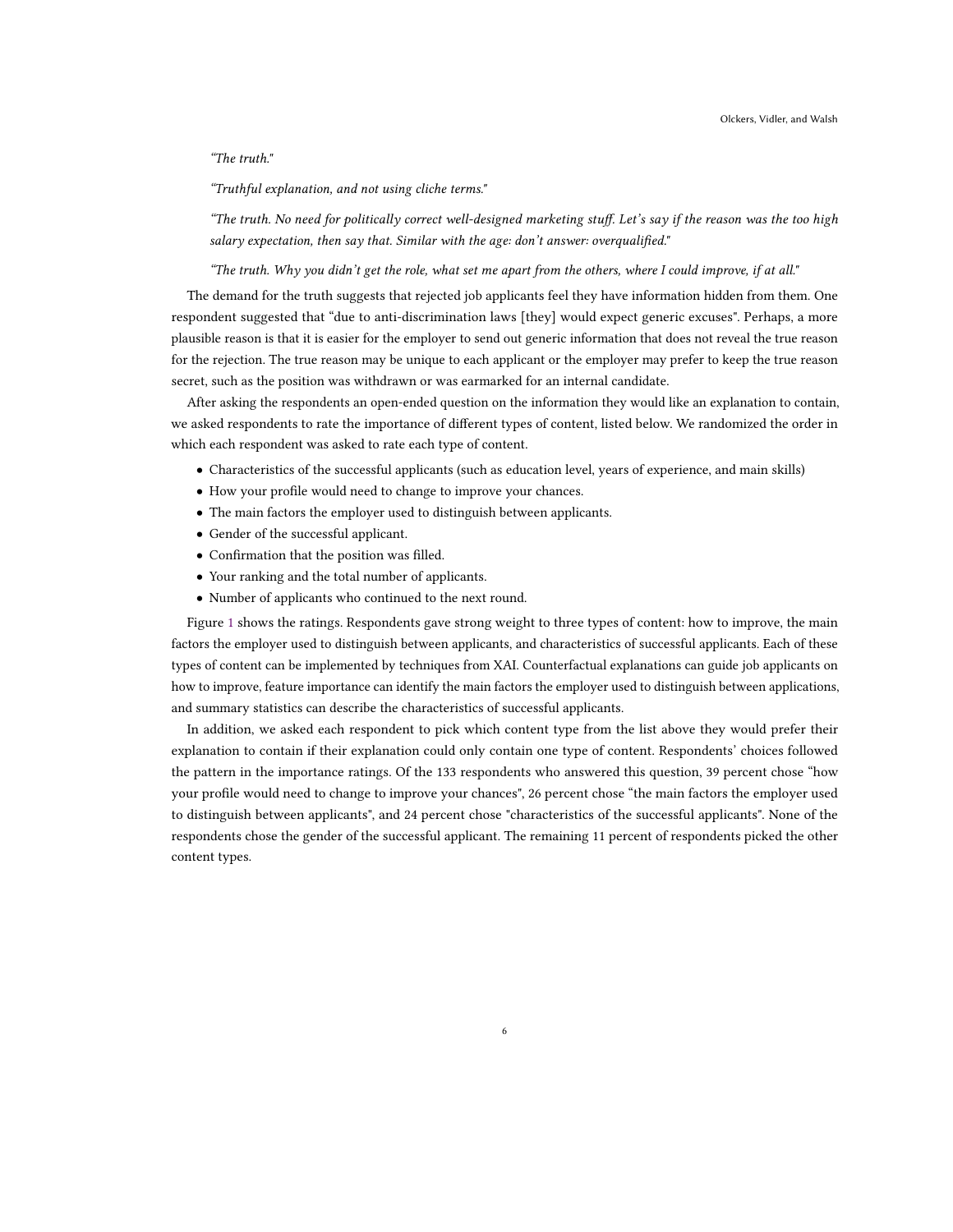<span id="page-6-0"></span>

Fig. 1. Respondents rated the importance of different types of content an explanation could contain

# 3.3 Applicants expect explanations in exchange for their effort

The survey responses show that rejected job applicants have a strong desire to receive explanations. An explanation may allow an applicant to improve their profile, get a job earlier, or a higher-paying position. In addition to the economic benefits, the job applicant may value the emotional benefit of receiving an explanation.

Given the economic and emotional benefits of explanations, we asked the survey respondents how much they would be willing to pay for their ideal explanation. Our questions asked:

"In a hypothetical scenario that you could purchase your ideal explanation from a past unsuccessful job application, how much would you be willing to pay for the explanation?"

Respondents filled in a monetary amount in Australian Dollars (AUD).

Figure [2](#page-7-0) shows the amounts chosen by the respondents. Surprisingly, 44 percent of respondents selected zero. Only 25 percent of respondents were willing to pay more than 20 AUD. Our respondents showed a strong desire to receive explanations and yet these responses suggest they do not attach a high value to the explanations. A deeper look into the open-ended responses can explain this surprising result.

The open-ended responses suggest the survey respondents believe they are entitled to an explanation in exchange for their effort on the job application. They feel they deserve the explanation without paying an additional cost. The following responses provide examples of this viewpoint. We show the amount the respondent was willing to pay in brackets.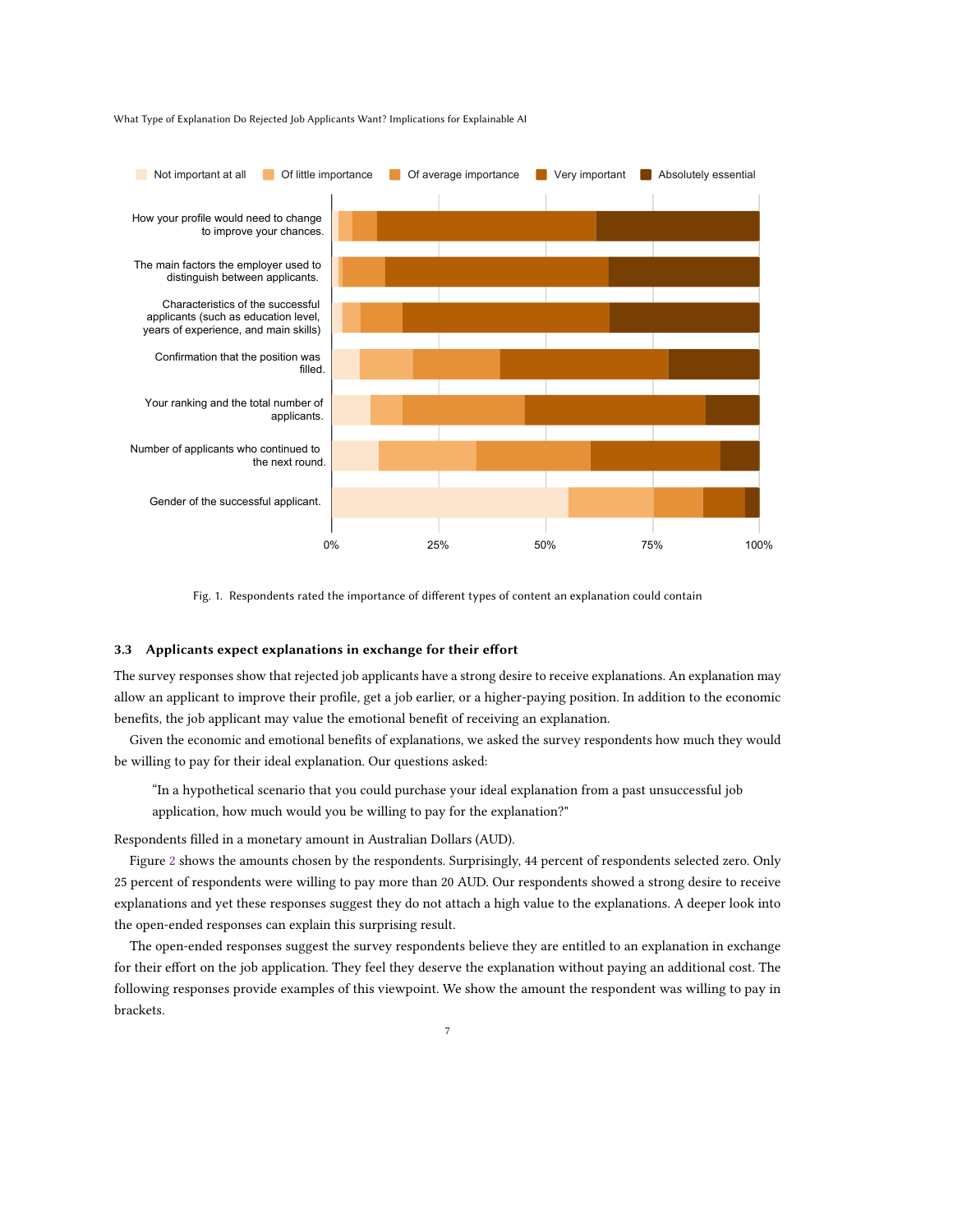<span id="page-7-0"></span>

Fig. 2. In a hypothetical scenario that you could purchase your ideal explanation from a past unsuccessful job application, how much would you be willing to pay for the explanation?

"Some employers make you bend over backward through the interview process. If you get rejected after jumping through so many hoops, the applicant deserves some feedback as to why, not just a generic rejection email." (10 AUD)

"The idea about paying for feedback is idiotic and I beg you not to put it into the universe. If I take the time to apply for a job they should have the courtesy to provide feedback. Job hunting is hard enough and expensive don't add more cost to excuse inexcusable conduct." (zero AUD)

"It is common courtesy to reply and let someone know where they stand in the application process, so many employers do not even respond even after the interview process. " (zero AUD)

"People who don't have a job, don't have spare money to find out why they didn't get the job. If a company has progressed a candidate to interview, there should be direct, interpersonal contact with a conversation about why the application didn't progress. If a targeted application is requested by the employer, eg. where the application process requires a time investment from the applicant to answer specific questions responding to criteria, etc, but the application doesn't progress to interview, then the business should return information about what the key basis was for eliminating the applicant from the candidate pool. If a quick application is submitted online, involving minimal effort other than attaching a resume and brief cover letter, a minimum response should be a standard template confirming the application would not progress." (zero AUD)

"Recruiters need to respect the time it takes to submit applications and pay jobseekers the courtesy of replying" (10 AUD)

"If a candidate invests time preparing and submitting an application the recruiter should be, not only morally, but also legally obligated to provide informed feedback to candidates." (zero AUD)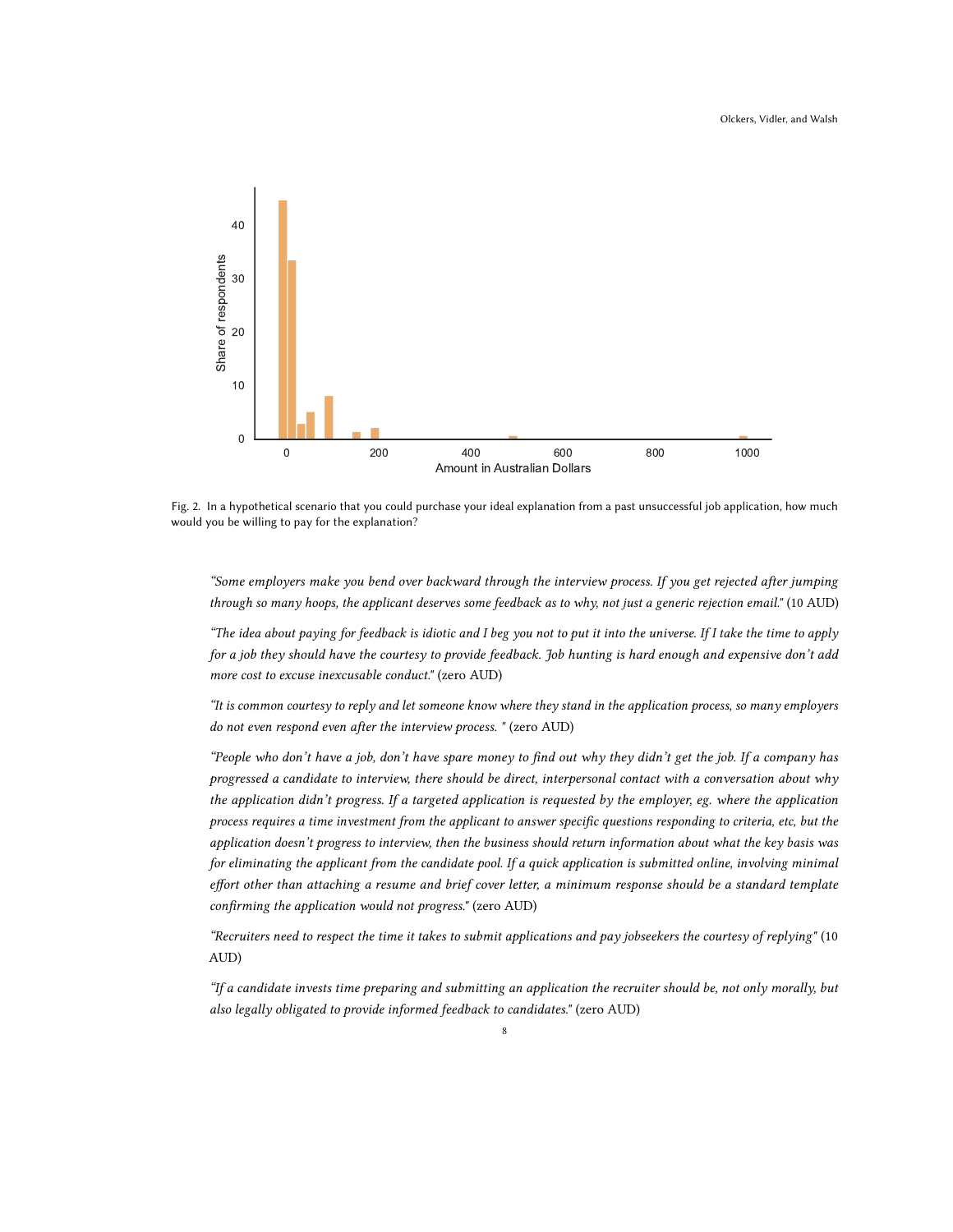The passionate responses suggest that paying for an explanation to a rejected job application is an example of a repugnant transaction [\[9,](#page-8-12) [13\]](#page-8-13). The respondents are disgusted by the idea of attaching a monetary value to an explanation.

### 4 CONCLUDING REMARKS

Currently, XAI benefits data analysts rather than end-users. Data analysts use automated explanations to check their machine learning models, but these explanations seldom reach end-users [\[3\]](#page-8-15). To help bring the automated explanations to end-users, such as rejected job applicants, we took a small step—asking what the end-users want to know. We hope that this study can serve as a template for similar studies in other domains. We encourage researchers to adapt our survey, which is posted on [Research Box.](https://researchbox.org/)

#### ACKNOWLEDGMENTS

We thank the team from FlexCareers for collaborating with us on the survey. Our survey was approved by our university's ethics review board.

# REFERENCES

- <span id="page-8-0"></span>[1] Amina Adadi and Mohammed Berrada. 2018. Peeking inside the black-box: a survey on explainable artificial intelligence (XAI). IEEE access 6 (2018), 52138–52160.
- <span id="page-8-5"></span>[2] E Albert. 2019. AI in talent acquisition: a review of AI-applications used in recruitment and selection. Strategic HR Review 18, 5 (2019), 215–221. <https://doi.org/10.1108/shr-04-2019-0024>
- <span id="page-8-15"></span>[3] Umang Bhatt, Alice Xiang, Shubham Sharma, Adrian Weller, Ankur Taly, Yunhan Jia, Joydeep Ghosh, Ruchir Puri, José M. F. Moura, and Peter Eckersley. 2020. Explainable Machine Learning in Deployment. In Proceedings of the 2020 Conference on Fairness, Accountability, and Transparency (Barcelona, Spain) (FAT\* '20). Association for Computing Machinery, New York, NY, USA, 648–657. <https://doi.org/10.1145/3351095.3375624>
- <span id="page-8-10"></span>[4] R Brands and I Fernandez-Mateo. 2017. Leaning out: How negative recruitment experiences shape women's decisions to compete for executive roles. Administrative Science Quarterly 62, 3 (2017), 405–442. <https://doi.org/10.1177/0001839216682728>
- <span id="page-8-9"></span>[5] Michela Cortini, Teresa Galanti, and Massimiliano Barattucci. 2019. The Effect of Different Rejection Letters on Applicants' Reactions. Behavioral Sciences 9, 102 (2019), 15 pages. <https://doi.org/10.3390/bs9100102>
- <span id="page-8-6"></span>[6] Stephen W. Gilliland, Markus Groth, Robert C. Baker, Angela E Dew, Lisa M. Polly, and Jay C. Langdon. 2001. Improving applicants' reactions to rejection letters: An application of fairness theory. Personnel Psychology 54, 3 (2001), 669–703. <https://doi.org/10.1111/j.1744-6570.2001.tb00227.x>
- <span id="page-8-1"></span>[7] Riccardo Guidotti, Anna Monreale, Salvatore Ruggieri, Franco Turini, Fosca Giannotti, and Dino Pedreschi. 2018. A Survey of Methods for Explaining Black Box Models. Comput. Surveys 51, 5, Article 93 (2018), 42 pages. <https://doi.org/10.1145/3236009>
- <span id="page-8-14"></span>[8] Fredric M. Jablin and Kathleen J. Krone. 1984. Characteristics of Rejection Letters and Their Effects on Job Applicants. Written Communication 1, 4 (1984), 387–406. <https://doi.org/10.1177/0741088384001004001>
- <span id="page-8-12"></span>[9] Christina Leuker, Lasare Samartzidis, and Ralph Hertwig. 2021. What makes a market transaction morally repugnant? Cognition 212, 104644 (2021), 15 pages.
- <span id="page-8-2"></span>[10] Tim Miller. 2019. Explanation in artificial intelligence: Insights from the social sciences. Artificial Intelligence 267 (2019), 1–38. [https://doi.org/10.](https://doi.org/10.1016/j.artint.2018.07.007) [1016/j.artint.2018.07.007](https://doi.org/10.1016/j.artint.2018.07.007)
- <span id="page-8-3"></span>[11] Brent Mittelstadt, Chris Russell, and Sandra Wachter. 2019. Explaining Explanations in AI. In Proceedings of the Conference on Fairness, Accountability, and Transparency (Atlanta, GA, USA) (FAT\* '19). Association for Computing Machinery, New York, NY, USA, 279–288. [https://doi.org/10.1145/](https://doi.org/10.1145/3287560.3287574) [3287560.3287574](https://doi.org/10.1145/3287560.3287574)
- <span id="page-8-7"></span>[12] Robert E Ployhart, Ann Marie Ryan, and Matthew Bennett. 1999. Explanations for selection decisions: Applicants' reactions to informational and sensitivity features of explanations. Journal of Applied Psychology 84, 1 (1999), 87.
- <span id="page-8-13"></span>[13] Alvin E. Roth. 2007. Repugnance as a Constraint on Markets. Journal of Economic Perspectives 21, 3 (September 2007), 37–58. [https://doi.org/10.](https://doi.org/10.1257/jep.21.3.37) [1257/jep.21.3.37](https://doi.org/10.1257/jep.21.3.37)
- <span id="page-8-8"></span>[14] S. Schinkel, Sonja Schinkel, D. van Dierendonck, Dirk van Dierendonck, and Neil Anderson. 2004. The Impact of Selection Encounters on Applicants: An Experimental Study into Feedback Effects after a Negative Selection Decision. International Journal of Selection and Assessment 12, 1-2 (2004), 197–205. <https://doi.org/10.1111/j.0965-075x.2004.00274.x>
- <span id="page-8-11"></span>[15] Andrew D Selbst and Julia Powles. 2017. Meaningful information and the right to explanation. International Data Privacy Law 7, 4 (12 2017), 233–242. <https://doi.org/10.1093/idpl/ipx022> arXiv[:https://academic.oup.com/idpl/article-pdf/7/4/233/22923065/ipx022.pdf](https://arxiv.org/abs/https://academic.oup.com/idpl/article-pdf/7/4/233/22923065/ipx022.pdf)
- <span id="page-8-4"></span>[16] Ramya Srinivasan and Ajay Chander. 2020. Explanation Perspectives from the Cognitive Sciences—A Survey. In Proceedings of the Twenty-Ninth International Joint Conference on Artificial Intelligence, IJCAI-20, Christian Bessiere (Ed.). International Joint Conferences on Artificial Intelligence